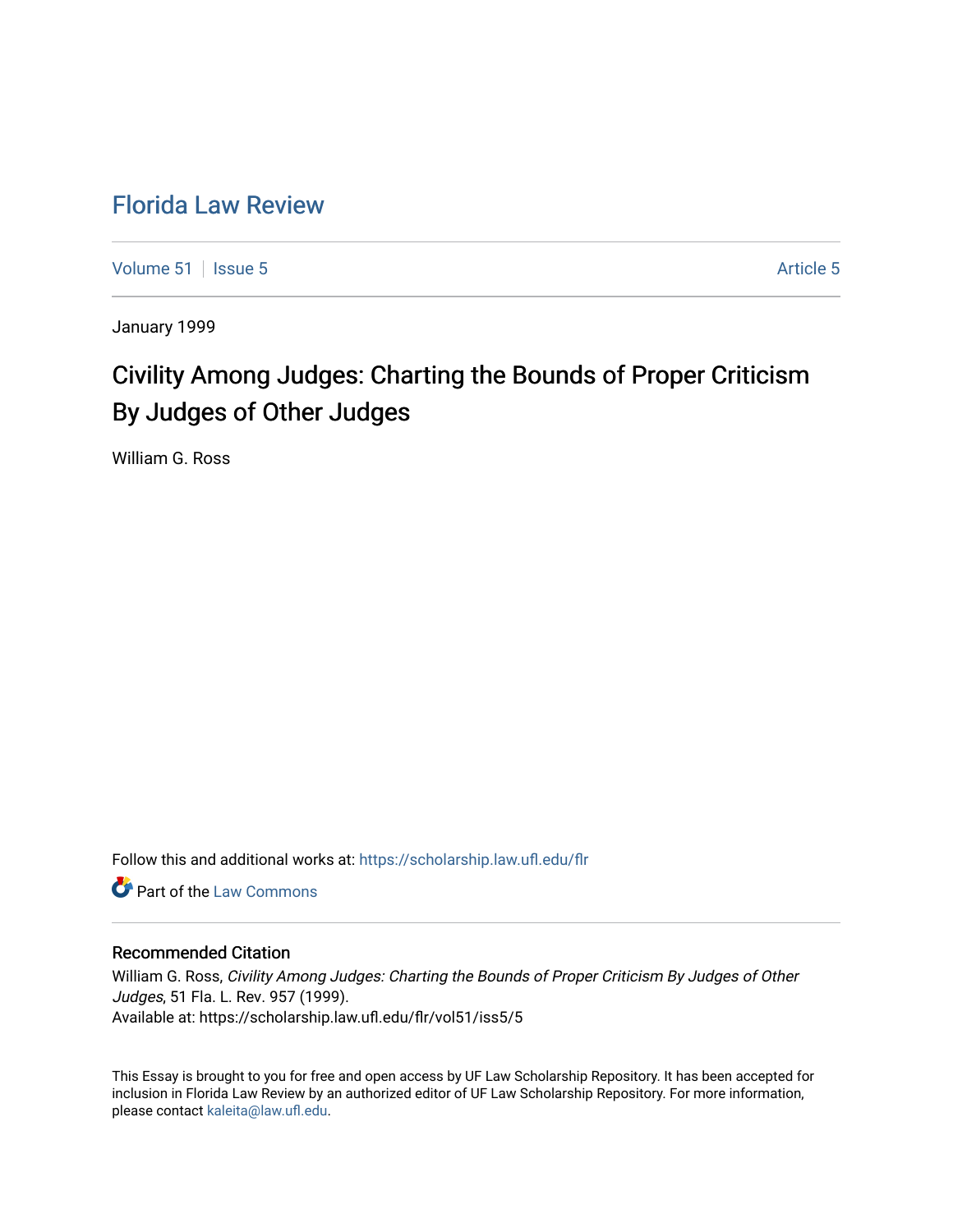## **CIVILITY AMONG JUDGES:** CHARTING THE **BOUNDS** OF PROPER CRITICISM BY **JUDGES** OF OTHER **JUDGES**

## *William G. Ross\**

| П. |                                                                           |  |
|----|---------------------------------------------------------------------------|--|
|    | III. PUBLIC COMMENTS ABOUT SPECIFIC<br>JUDGES OR THEIR DECISIONS  962     |  |
|    | IV. CRITICISMS OF COURTS THAT ARE NOT<br>DIRECTED AT PARTICULAR JUDGES969 |  |
|    | V. PRIVATE COMMENTS BY JUDGES ABOUT FELLOW JUDGES  971                    |  |
|    |                                                                           |  |
|    |                                                                           |  |

## I. INTRODUCTION

Although incivility among attorneys has attracted widespread public attention and has dominated recent discussions about the apparent erosion of civility within the legal profession,' many judges, lawyers, and commentators have detected a less sensational but still troubling rise in incivility **by** judges toward other judges.2

While most judges may be models of civility compared with lawyers or members of the executive and legislative branches of government, incivility among judges is in many ways more troubling than is incivility

<sup>\*</sup> Professor of Law, Samford University, Cumberland School ofLaw; A.B., 1976, Stanford; J.D., 1979, Harvard. This Essay is based upon a paper that the author presented at the annual meeting of the American Bar Association in Toronto, Ontario on August 1, 1998.

*<sup>1.</sup> See, e.g.,* Lydia P. Arnold, *Ad Hominem Attacks: Possible Solutions for a Growing Problem,* 8 GEO. J. **LEGALETHICS** 1075 (1995); Jean M. Cary, *Rambo Depositions: Controlling an Ethical Cancer in Civil Litigation,* 25 **HOFSTRA** L. REV. 561 (1996); Thomas **G.** Gee & Bryan A. Garner, The *Uncivil Lawyer: A Scourge at the Bar, 15* REV. LrrIo. 177 (1996).

<sup>2.</sup> For example, 50% of the 82 judges in the Seventh Circuit who responded to a 1989 survey believed that there were "civility problems" between or among judges; 47% perceived no problem, and three percent provided no response. *See Interim Report of the Committee on Civility of the Seventh Federal Judicial Circuit,* 143 F.R.D. 371, 431 (1992) [hereinafter *Interim Report].*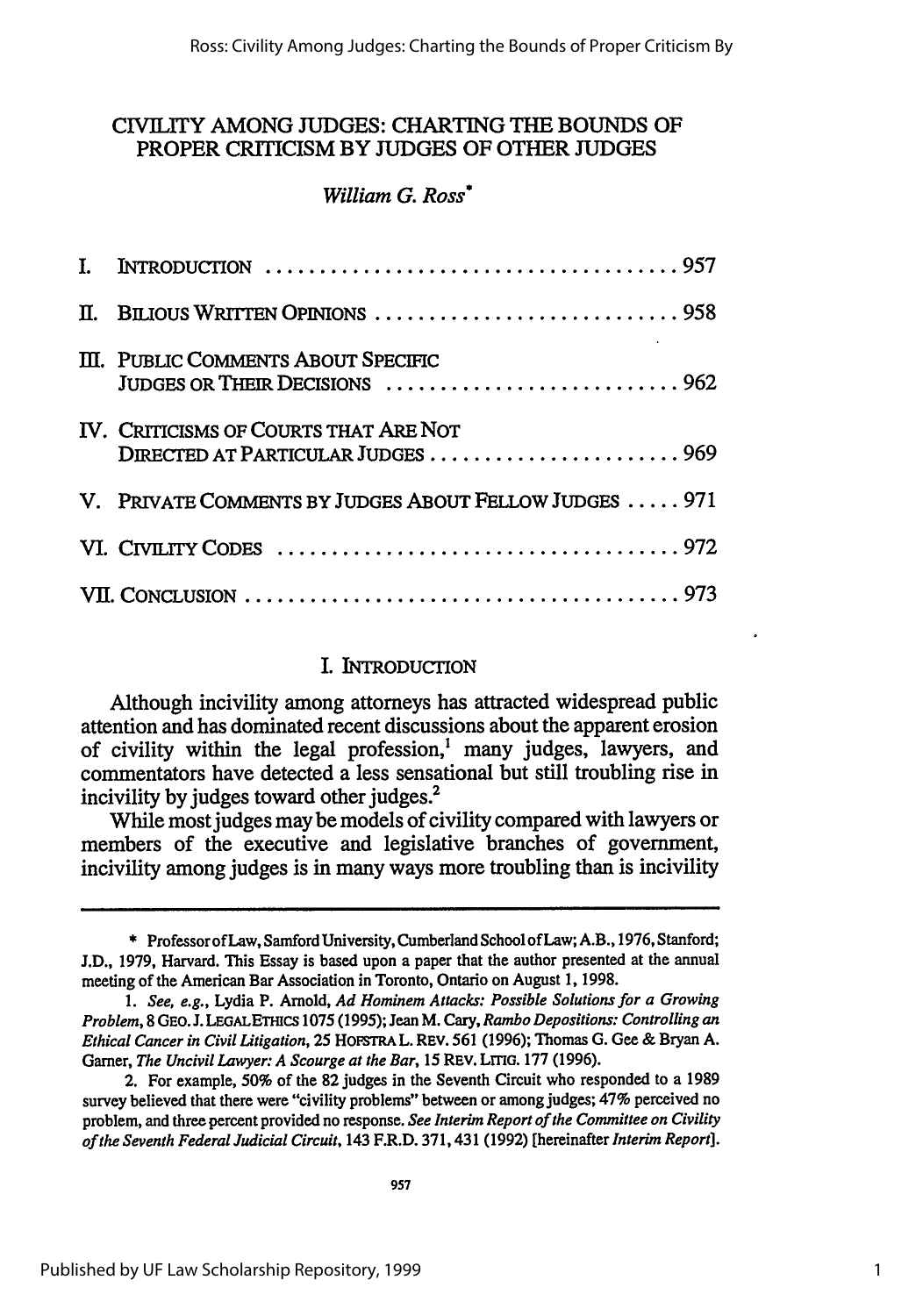#### **FLORIDA LAW** *REVIEW*

in other branches of the legal profession or the government because civility is one of the hallmarks of judicial temperament. As one commentator has pointed out, lack of "judicial civility-professional courtesy and respect among judges," tends to erode the institutional legitimacy of the courts.<sup>3</sup>

Issues involving the civility of judges toward one another usually arise out of critical comments that judges make about other judges. Such criticism takes many forms, including 1) comments in written opinions of judges who serve on multi-judge panels about the majority, concurring, or dissenting opinions; 2) comments in written opinions of higher courts about the decisions or opinions of lower courts; 3) public comments about other individual judges or their decisions; 4) public comments about the courts and the judiciary that are not directed against specific judges; and 5) private comments made about other judges or their decisions, collectively or individually.

### II. BILuous WRITTEN OPINIONS

The apparent increase in acerbity in written opinions, starting with those of members of the U.S. Supreme Court, has been the focus of many recent discussions about judicial incivility. Some ninety-four percent of the judges who reported inter-judicial civility problems in a 1989 Seventh Circuit survey<sup> $\bar{4}$ </sup> perceived that this problem arose in written decisions.<sup>5</sup> Some eighty-three percent believed that this was a problem at the circuit level, while fifty-six percent perceived a problem at the district court level and only six percent found a problem among bankruptcy and magistrate judges.<sup>6</sup> Various respondents complained that "[s]ome appellate opinions contain unnecessarily harsh criticism of trial judges" and that "[c]ertain circuit judges seem compelled to display their intellect by stinging bashes of lower court decisions and those who make the decisions."7

One recent opinion of the United States Court of Appeals for the District of Columbia accused U.S. District Judge Stanley Sporkin, a highly respected jurist, of having "wreaked havoc in the administration of justice" by "knowingly" abusing his discretion in sentencing a defendant in a drug case to forty-one months in prison rather than the seventy to eighty-seven months recommended by the sentencing guidelines.<sup>8</sup>

The trial judge responded to this blistering criticism with an acerbic

- *5. See id.* at **378.**
- *6. Seeid.* at431.
- 7. *Id.* at 405.

<sup>3.</sup> Scott C. Idleman,A *Prudential Theory of Candor,* 73 TeX. L. REV. 1307, 1391 (1995).

*<sup>4.</sup> See Interim Report, supra* note 2, at 378. Only **50%** of the responding judges in the Seventh Circuit perceived that there was a civility problem. *See id.*

<sup>8.</sup> United States v. Webb, 134 F.3d 403, 408-09 (D.C. 1998).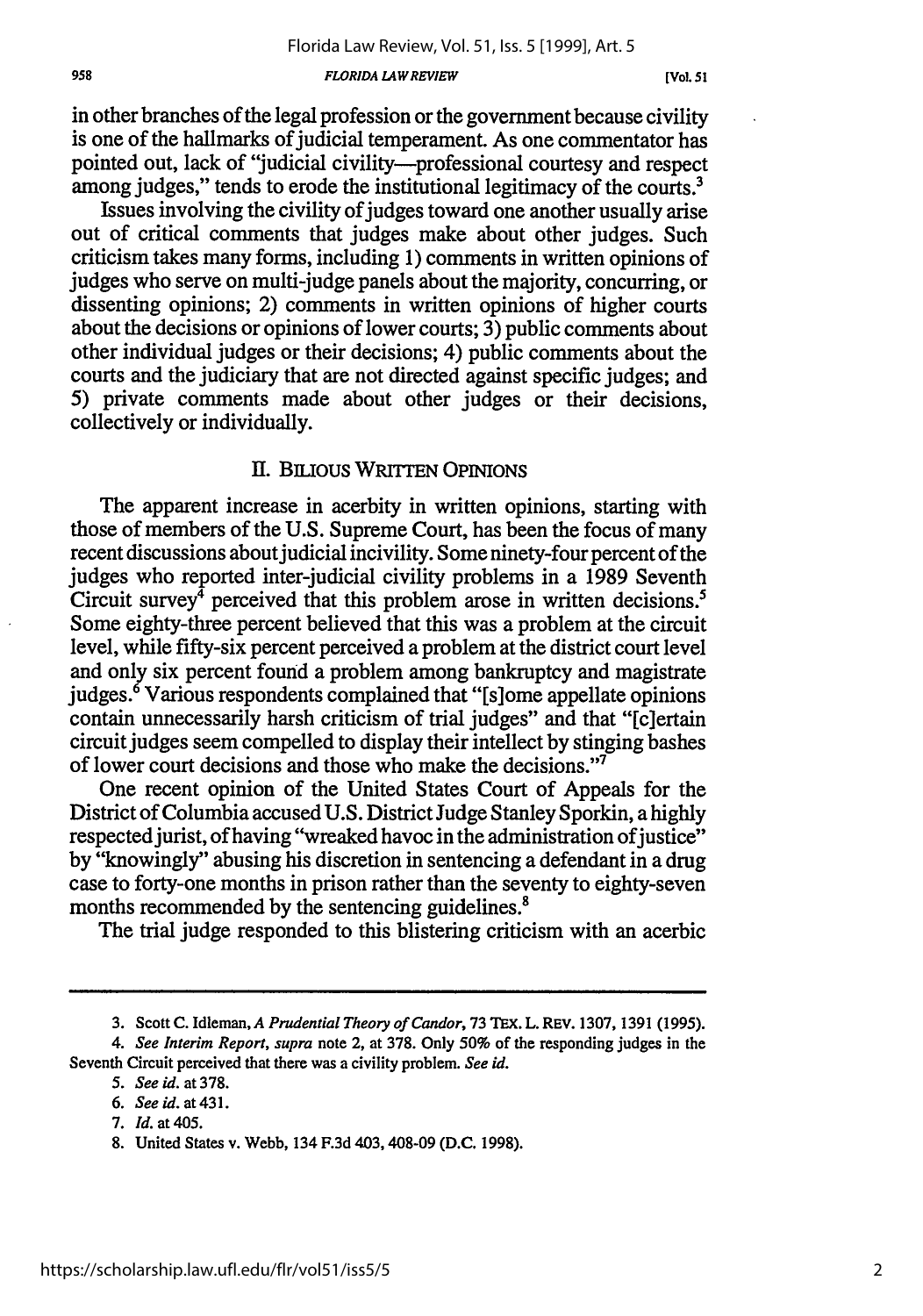19991

#### *CIVILrIYAMONG JUDGES*

opinion of his own.9 Decrying the appellate panel's "unwarranted and inappropriate personal attack on this Court," Judge Sporkin recused himself from further participation in the case and wrote a detailed defense of his original decision.<sup>10</sup> As Judge Sporkin observed,

One Article III judge's right to engage in a negative attack on a second Article  $\overline{III}$  judge arising out of a good faith official action is nowhere to be found in Article **Iff** of the Constitution. What is more, simple fairness and due process **...** require that a co-equal judge be given notice and an opportunity to respond to such a vicious attack. It goes without saying that reviewing courts are supposed to sit in judgment of cases, not fellow judges.<sup>11</sup>

Arguing that the appellate court was "simply dead wrong" in contending that the trial court failed to follow the law, the judge explained in considerable detail why the facts of the case justified a sentence that was shorter than that for which the guidelines called and why the law permitted such an exercise of discretion.<sup>12</sup>

Returning to his criticism of the Court of Appeals' opinion, Judge Sporkin aptly argued that:

There is much talk about the need for heightened civility among the members of the bar. Civility starts at home. How can courts expect lawyers appearing before them to be more civil when Article III judges themselves are not civil to one another? The panel's strident language encourages disrespect for this Court ....

**...** We who try to discharge our judicial responsibilities in a conscientious and just manner should not be the victim of vicious personal attacks from other judges. Such attacks have no role to play in the administration of justice. Under the federal system, district courts and appellate courts receive powers from the same part of the Constitution. They are equals and must be treated as such.'<sup>3</sup>

Sporkin contended that "common decency" required Judge Ginsburg

**<sup>9.</sup>** See United States v. Webb, No. CRIM.A. 94-0245SS, 1998 WL **93052 (D.C.** Cir. Feb. **20, 1998).**

**<sup>10.</sup>** Id.at\*l.

<sup>11.</sup> Id.

<sup>12.</sup> Id. at **\*2-7.**

**<sup>13.</sup>** *Id.* at **\*7.** Judge Sporkin reminded the panel that "its unfounded criticism was leveled at a judge who has spent nearly 40 years in government service, over 12 as a member of the United States District Court." *Id.*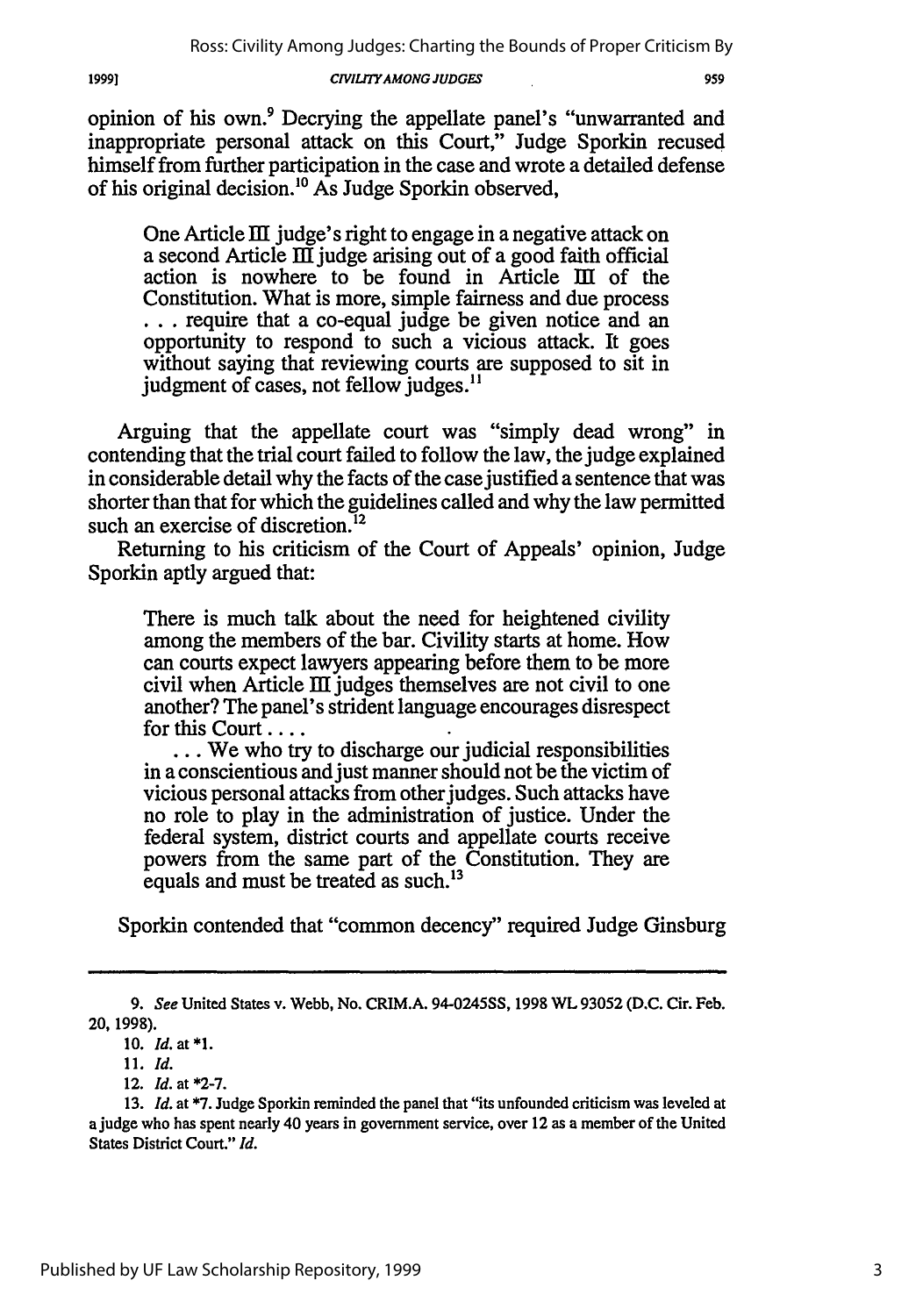#### *FLORIDA LAWREVIEW*

**[Vol 51**

to expunge his remarks from the record.14

Judge Sporkin's criticisms of the appellate court were fair. Even though the appellate court clearly disapproved of the trial judge's departure from the sentencing guidelines, the appellate court's remand of the case would have been enough of a rebuke to the judge. To the extent that the appellate court needed to explain its remand, it should have criticized Judge Sporkin's decision in a less histrionic fashion than to allege that it "wreaked havoc in the administration of justice."<sup>15</sup> For example, it could properly have characterized his decision as "inappropriate" or even as "extreme." But while the trial judge's criticisms of the appellate court were quite apt, the trial judge's lecture to the appellate court on the need for judicial civility may itself have been an exercise in the type of incivility that judges should avoid. Although the judge properly recused himself from further proceedings if he felt that he could not in good faith abide by the appellate court's decision, he ought to have suffered the insult in silence, leaving his defense to scholars or commentators, or addressing the issue of civility in a forum other than a judicial opinion.

Similarly, various commentators have deplored the increasingly astringent tone of many U.S. Supreme Court opinions.<sup>16</sup> During recent years, for example, Justices have derogated the opinions of their colleagues as both "foolish"<sup>17</sup> and "absurd."<sup>18</sup> As Judge Richard A. Posner pointed out a dozen years ago, an

increasingly common manifestation of excessive judicial selfassertion is the abuse-often shrill, sometimes nasty-of one's colleagues. . . . Such criticisms figure ever more prominently not only in dissenting and concurring opinions but in majority opinions as well, now that it is the fashion for the author of the majority opinion, usually in footnotes, to attack the dissenting opinion (and sometimes even a concurring opinion).<sup>19</sup>

<sup>14.</sup> *Id.*

<sup>15.</sup> United States v. Webb, 134 F.3d 403,409 (D.C. 1998).

<sup>16.</sup> *See, e.g.,* Edward M. Gaffney, Jr., *The Importance of Dissent and the Imperative of Judicial Civility,* **28** VAL **U.** L. REv. **583** (1994).

<sup>17.</sup> *Id.* at 639 (citing InternationalUnion v. Johnson Controls, Inc., 499 U.S. 187,219 (1991) (Scalia, J., concurring); Secretary of State of Maryland v. Joseph H. Munson Co., 467 U.S. 947, 984 (1984) (Rehnquist, J., dissenting); Smith v. Goguen, 415 U.S. 566, 586 (1974) (White, J., concurring)).

<sup>18.</sup> *Id.* (citing Nordlinger v. Hahn, 112 **S.** Ct. 2326, 2345 (1992) (Stevens, J., dissenting); Grady v. Corbin, 495 U.S. 508,543 (1990) (Scalia, **J.,** dissenting); Michael H. v. Gerald D., 491 U.S. 110, 141 (1989) (Brennan, J., dissenting); Goldman v. Weinberger, 475 U.S. 503,515 (1986) (Brennan, **J.,** dissenting)).

**<sup>19.</sup> RIcHARD A.** POSNER, THE **FEDERAL COURTS: CRisis AND REFORM** 232-33 (1985).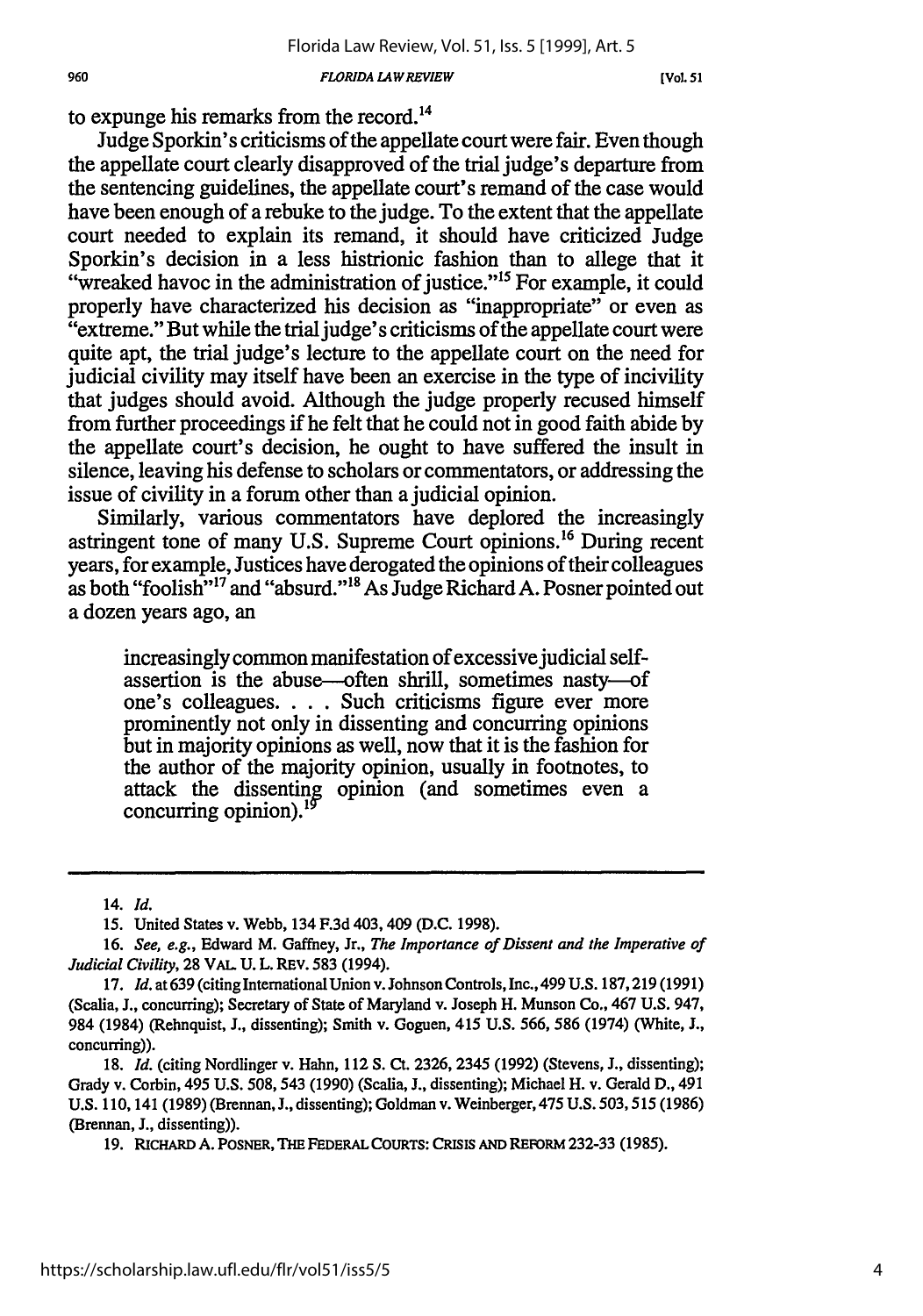#### *CIVIL7YAMONG JUDGES*

Such writing may be ill-advised because "a dissent can be perceived as chipping away at the court's legitimacy."<sup>20</sup> There is little indication, however, that the use of hyperbolic or blistering language in judicial opinions has seriously eroded public respect for the Supreme Court or other appellate courts. Very few citizens actually read judicial opinions,<sup>21</sup> and those who do are generally sophisticated enough to recognize that the issues that reach the appellate courts often involve subtle, complex, and highly political questions about which honest, competent, and reasonable judges may sharply differ. Even when the news media reports bilious judicial language to a mass audience, the typical layperson seems to sense that a certain amount of contention is part of the normal give-and-take of the judicial decision-making process.

The most dangerous aspect of the apparent growth of sarcastic majority opinions, peevish concurrences, and stinging dissents is not so much that they erode the legitimacy of appellate courts, as that they confuse the law by interjecting a high level of contentiousness and verbosity into judicial opinions which should be designed to provide guidance variously to lower courts, law enforcement agencies, legislators, and citizens.<sup>22</sup> Rhetorical gamesmanship obfuscates rather than clarifies the law.23 As Francis Bacon once observed, "[A]n overspeaking judge is no well tuned cymbal."24 Moreover, incivility in written opinions might decrease ajudge' s influence among his or her colleagues.<sup>25</sup> Judges should remain mindful that they are writing judicial opinions rather than law review articles, and they therefore should write with simplicity and succinctness, limiting their cleverness to an occasional Holmesian epigram.

As one law dean has aptly argued, judicial independence does not "mean that the sharp differences that should flourish among the Justices are truly advanced by snitty language that might be appropriate in the House of Commons or other low places of parliamentary debate but that

<sup>20.</sup> Anthony D'Amato, *Aspects of Deconstruction: Refuting Indeterminacy with One Bold Thought,* 85 NW. U. L. REV. 113, 115 (1990) (noting that a dissenting opinion may harm a court's legitimacy without mentioning the judge's tone).

<sup>21.</sup> *See* POSNER, *supra* note 19, at 233.

<sup>22.</sup> *See id.*

<sup>23.</sup> *See id.*

<sup>24.</sup> Francis Bacon, *Essays, Civil and Moral, in* 3 HARVARD CLASSIcS 132 (Charles W. Eliot ed., 1960).

**<sup>25.</sup>** As one commentator has observed, Justice Brennan was more influential with both his colleagues and Congress because he adhered to principles of "civility" and "congeniality." Edward R. Leahy, *Justice William J. Brennan, Jr.: The Law of Free Expression and the Art of Civility, 6* CoMM. LAW CoNSPECrUs 1, 4 (1998). Unlike some dissenting judges who have referred to the prevailing opinion as "the majority," Brennan "had a collegial habit of noting points of agreement with 'the Court' before discussing his criticisms." *Id.*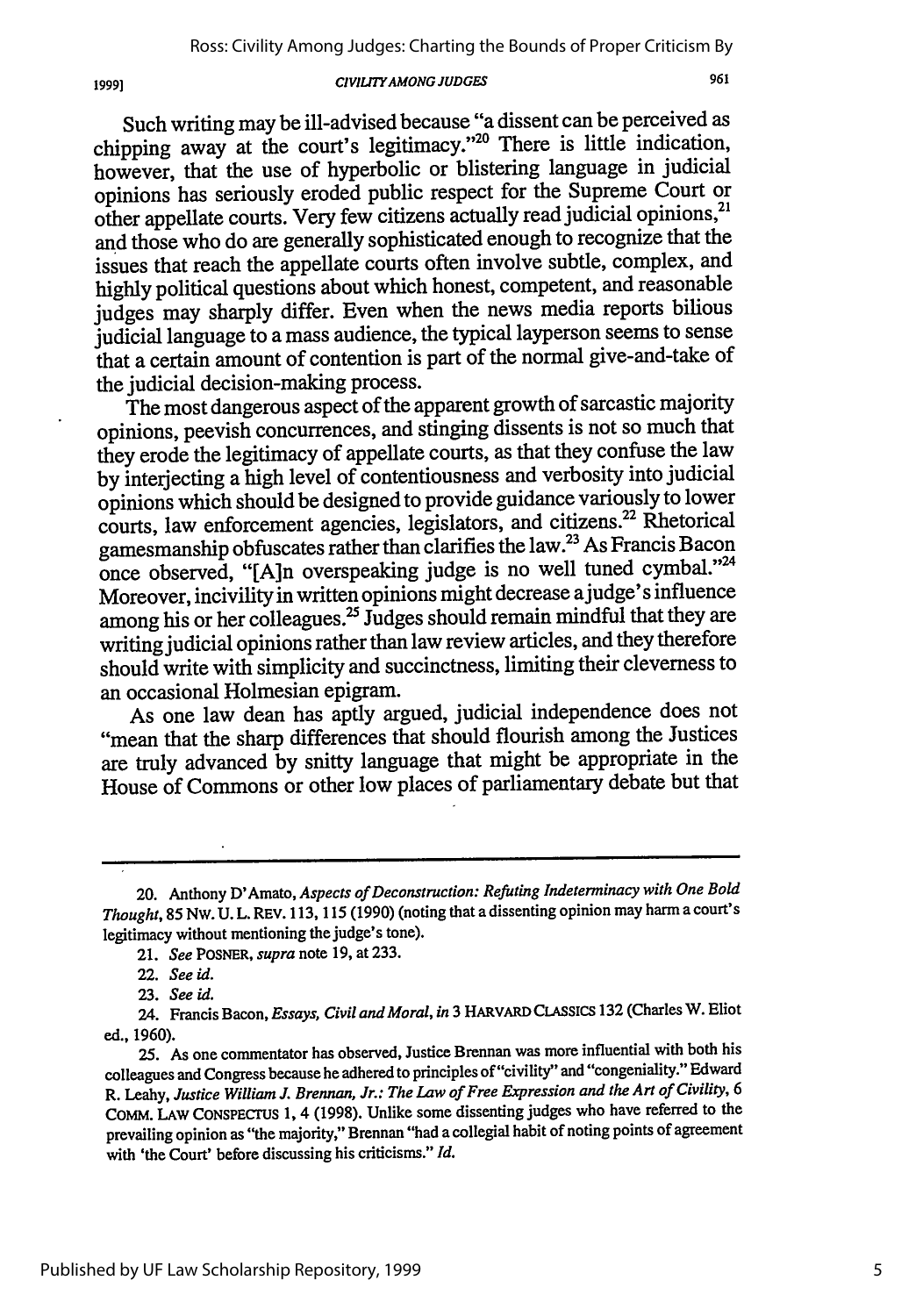somehow seems out of place in the United States Reports."<sup>26</sup><br>Likewise, judges should display respect for the lower court judges whose decisions they review. The reversal of a lower court decision is a conclusive rebuke to a lower court and any demeaning language is superfluous. If the appellate judge believes that the lower judge was incompetent, he or she can quietly work through established channels to remove, reform, or discipline the lower court judge. Written attacks concerning the lower court judge's error can only detract from the dignity of the judicial process.

## **III. PUBLIC COMMENTS ABOUT SPECIFIC JUDGES** OR THEIR DECISIONS

Although judges generally tend to be respectful toward their colleagues in their public comments outside written opinions, some judges have been known to cast aspersions upon the competence, diligence, integrity, or temperament of other judges. Judges should categorically abstain from such comments because they detract from the dignity of the judicial system and tend to impugn its integrity.

Intemperate comments about one's judicial colleagues impugn the integrity of the judicial system for several reasons. Perhaps the most obvious reason is that such comments may shake public faith in the judge who is the target of criticism.<sup>27</sup> Litigants and lawyers naturally might question the quality of justice dispensed by a judge who has been denounced by one of his or her own colleagues as lazy, incompetent, careless, or corrupt. Although a judge's conduct may indeed warrant criticism from his or her colleagues, the appropriate means of such criticism is the well ordered structure of the judicial disciplinary process misconduct to the appropriate authorities are consistent with the deliberative character of the judicial system. Similarly, emotional or subjective public criticism of a judge by another judge is antithetical to the spirit of due process. Public criticism of a judge is not likely to contribute toward a fair resolution of charges against a judge. Such criticism might, if only subconsciously, bias those who conduct the proceedings against the judge since public criticism might create an atmosphere of hostility. On the other hand, such criticism might bias the proceedings in his favor since those who sit in judgment on the judge might wish to compensate for any possible damage done to the judge's reputation as a result of such public criticism.

<sup>26.</sup> Gaffney, *supra* note 16, at 644.

<sup>27.</sup> *See* POSNER, *supra* note 19, at 233 (arguing that abusive opinions serve to distract the reader and lower the judiciary's reputation to the public).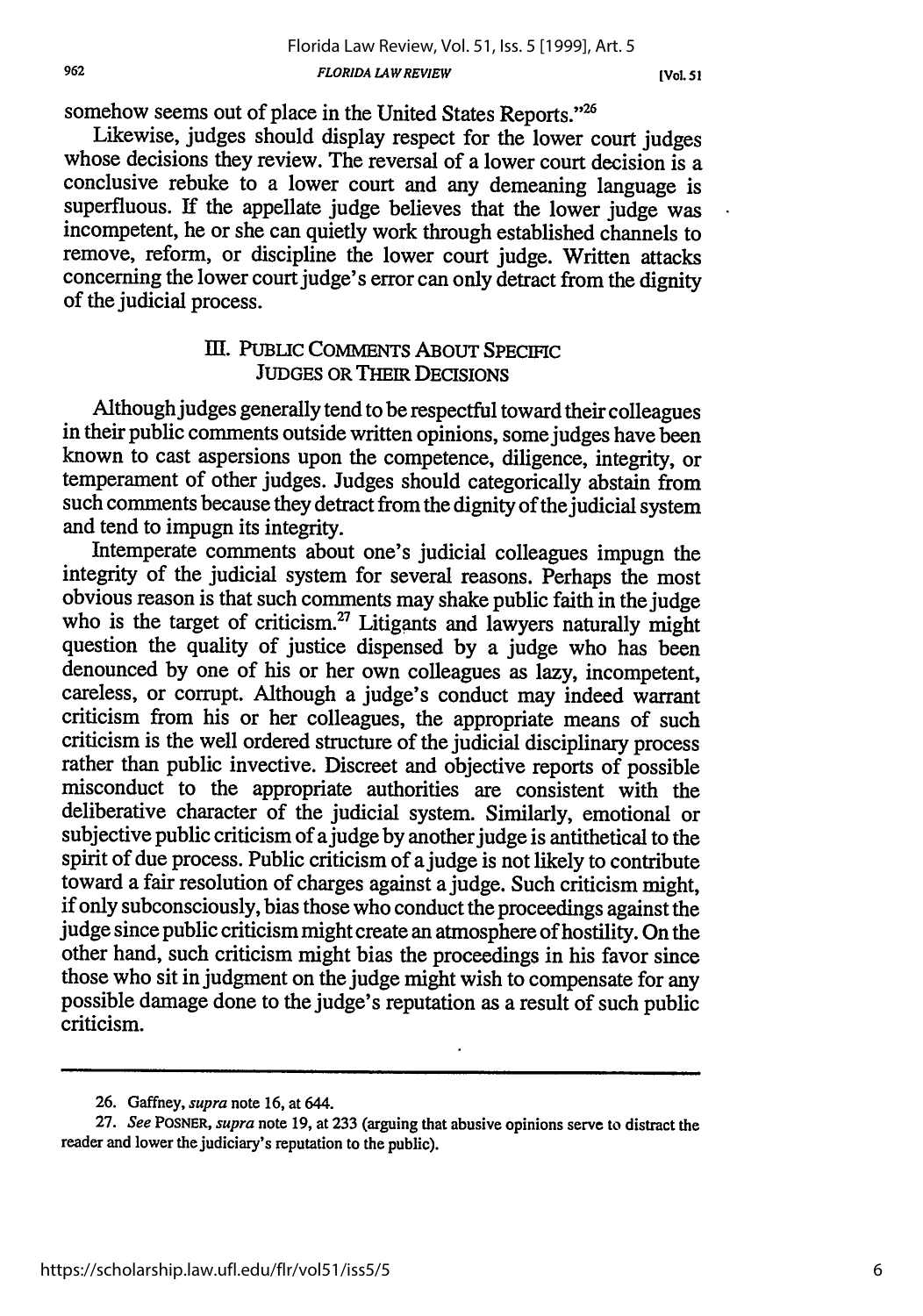#### *CIWLJTY AMONG JUDGES*

Perhaps a less obvious danger of public criticism of judges is that it may impugn the character of the judge who renders the criticism.<sup>28</sup> Just as children are warned that someone who points a finger at another person has three fingers pointing back at him, so a judge should be mindful that intemperate or unseemly criticism of another judge might harm his or her own reputation more than the judge he or she is criticizing. Since judges are supposed to be calm, discreet, deliberate, and objective, a judge's intemperate criticism of a colleague naturally calls into question that judge's own fitness for judicial office. If, for example, a judge ridicules a colleague as a "moron," this is more likely to unfavorably affect the public's view of the judge who makes the accusation than it is to alter perception of the judge who is the target of such an invective. Literally, no one will believe that the target of the criticism is truly a moron, but many observers might question the temperament of a judge who would speak so crudely about a colleague.

Moreover, litigants and attorneys who appear before such a judge might wonder whether a judge who is so lacking in proper judicial temperament could fairly adjudicate their cases. Indeed, many might expect the judge to be even harsher or more unbalanced in his or her treatment of litigants and lawyers who are more at the mercy of the judge and less able to defend themselves than are the judge's colleagues. Of course, the opposite might be true-ajudge might be rougher with his or her own colleagues precisely because he or she is not judging their cases or because he or she holds them to a higher standard, just as judges usually expect more of lawyers than litigants. For example, I once saw a New York trial judge flay a tardy attorney in open court, and then moments later treat an incoherent *pro se* litigant with the utmost patience and respect. In most instances, however, litigants and attorneys probably would expect that the judges would be no more temperate in their treatment of them than they have been in the treatment of their colleagues. Of course, a judge can overcome this presumption by the way in which he or she acts in court. But his or her conduct in court will not erase the impression of judicial imbalance that has been projected to countless citizens if his or her intemperate criticism of a colleague is reported in the news media.

Moreover, intemperate remarks by judges about their colleagues potentially violate several provisions of the *Model Code of Judicial Conduct.29* In particular, intemperate speech might violate Canon 1, which provides in relevant part that "[a] judge should participate in establishing, maintaining and enforcing high standards of conduct, and shall personally observe those standards so that the integrity and independence of the

<sup>28.</sup> *See id.* Judge Posner believes if readers think that a judge's criticism "is hyperbolic he will think less well of the abusing judge **....** *"Id.*

**<sup>29.</sup>** MODEL **CODE OFJUDICIAL** CONDUCT Canons **1,** 2, 3 **(1998)** [hereinafter MODEL **CODE].**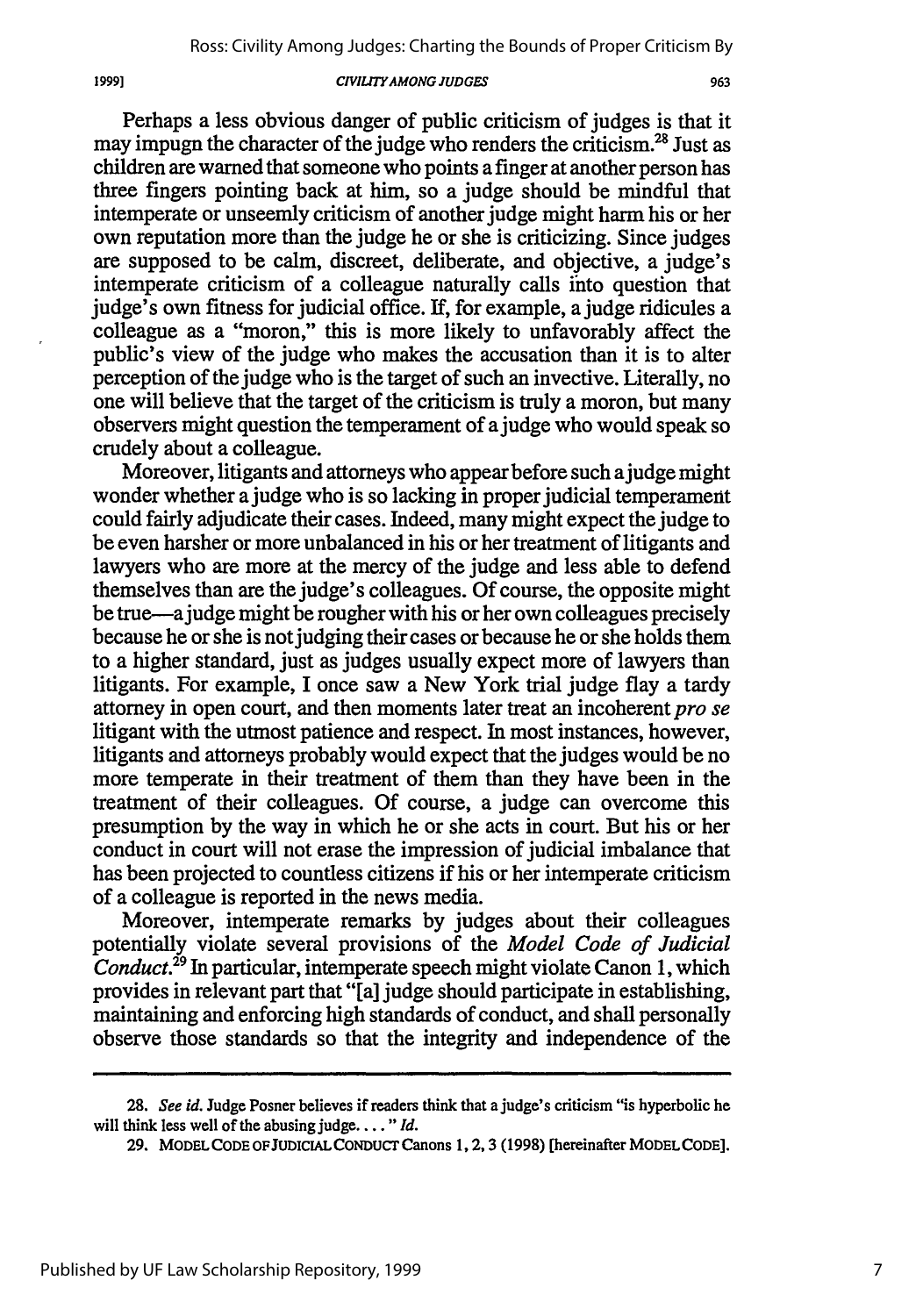*964 FLORIDA LA4W REVIEW* **[Vol.** *51*

judiciary will be preserved." $30$  For the reasons explained above, gratuitous criticism of judicial colleagues constitutes a low form of conduct and tends to diminish the integrity and independence of the judiciary. $31$ 

Similarly, intemperate speech potentially violates Canon 2A, which provides in relevant part that ajudge "shall act at all times in a manner that promotes public confidence in the integrity and impartiality of the judiciary." $32$  As explained above, a judge's criticisms of his or her colleagues can call into question the judge's own temperament and undermine faith in his or her ability to decide cases in a calm and deliberate manner.<sup>33</sup>

Moreover, criticisms of judicial colleagues also seem to conflict with Canon 3B(4), which declares that "[a] judge shall be patient, dignified and courteous to litigants, jurors, witnesses, lawyers and others with whom the judge deals in an official capacity . . . .<sup>34</sup> The reference to "others" can certainly be interpreted to include other judges.

Furthermore, if a judge's remarks tend to impugn the integrity of a judge on a particular matter that is pending in the court of the judge who is the target of criticism, the judge who renders the criticism may be in violation of Canon 3B(9), which prohibits a judge from making "any public comment that might reasonably be expected to affect its outcome or impair its fairness or make any nonpublic comment that might substantially interfere with a fair trial or hearing."<sup>35</sup>

Similarly, a judge's criticisms of other judges may create the impression that he or she is biased in a pending case. Accordingly, the Supreme Judicial Court of Maine publicly censured a judge who wrote letters to the editors of four newspapers criticizing the decision of a higher court in vacating and remanding to him sentences that he had imposed in nine criminal cases. 36 The court explained that

[b]y publishing his letters, the content of which made readily apparent his lack of impartiality, [the judge], at the very least, created the appearance that the judicial system was unfair. More specifically, citizens, whose legal rights and freedoms were at risk, were subjected to a public prejudgment of their cases by the very judge who was assigned to reimpose sentence.<sup>37</sup>

- **30. MODEL CODE,** *supra* note **29, Canon 1.**
- **31.** *See supra* text accompanying note **27.**
- **32. MODEL CODE,** *supra* note **29, Canon 2A.**
- **33.** *See supra* text accompanying note **27.**
- 34. **MODEL CODE,** *supra* note **29,** Canon 3B(4).
- **35. MODEL CODE,** *supra* note **29, Canon** 3B(9).
- **36.** *See In re* Benoit, **523 A.2d 1381, 1382** (Me. **1987).**
- **37.** *Id.* at **1383.**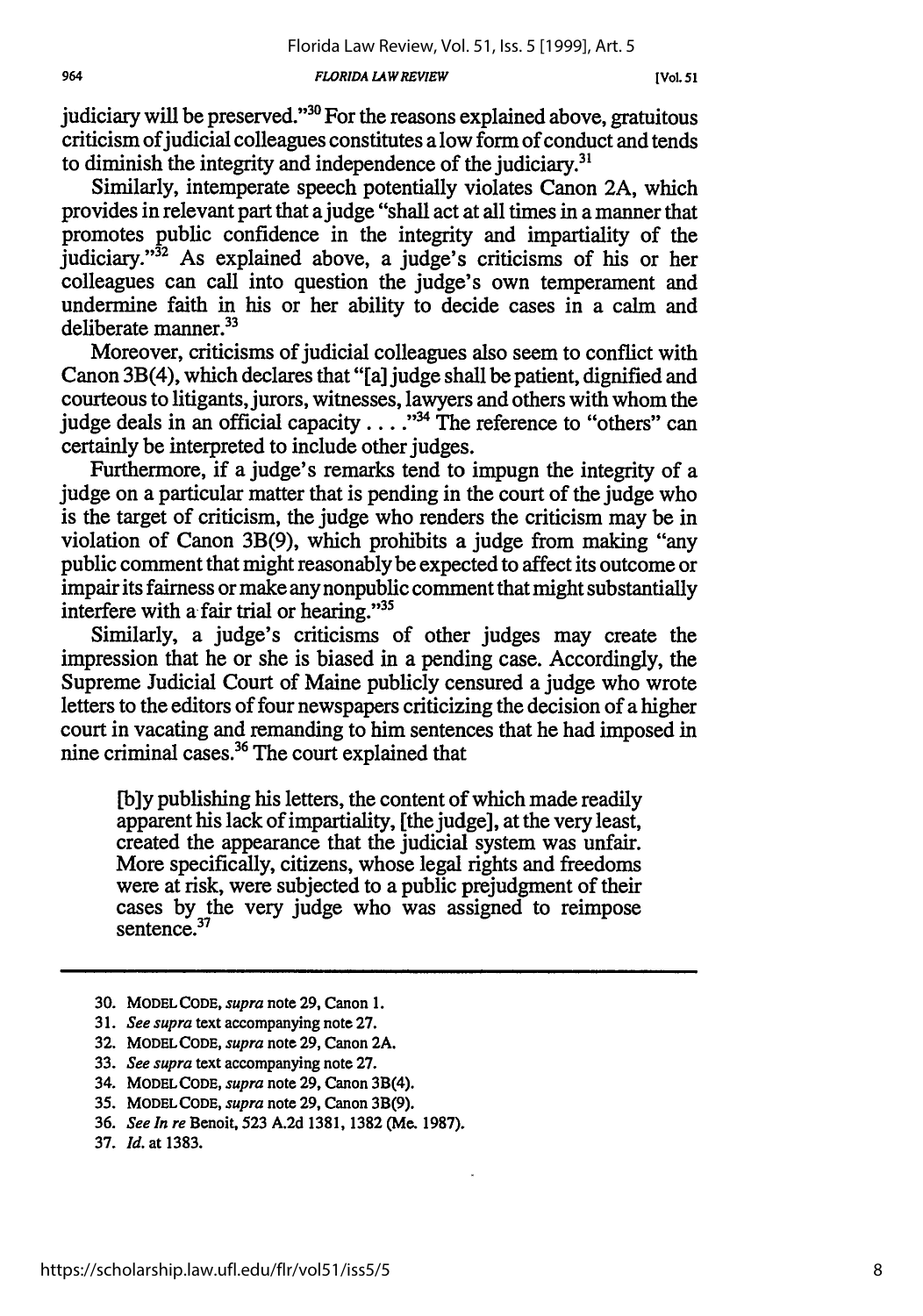19991

#### *CIVILI7YAMONG JUDGES*

Although some judges defend their criticism of other judges on First Amendment grounds, the First Amendment should not shield judges who make intemperate remarks about colleagues. As the leading treatise on judicial conduct aptly argues,

[t]he fact that epithets, falling short of "fighting words," may be afforded the status of protected speech provides little amelioration for judges. Judges have extraordinarily little interest in the use of insulting language, while the public interest in judicial dignity and impartiality is correspondingly high. Thus... the right to insult necessarily gives way to the public interest.<sup>38</sup>

In one of the few reported decisions concerning a judge's constitutional right to criticize another judge, however, the Fifth Circuit reversed a ruling that upheld the Texas Commission on Judicial Conduct's public reprimand of a justice of the peace for criticizing the county court system for dismissing or sharply reducing the fines of the overwhelming majority of traffic offenders who appealed their convictions by justice or municipal courts.<sup>39</sup> The judge made the comments in an open letter to county officials and in remarks to a news reporter.<sup>40</sup> In his open letter, the judge concluded that the court "would be really busy" if all convicted traffic offenders became aware of the court's leniency in hearing appeals.<sup>41</sup> The judge told a reporter that the county court system was "not interested in justice" in hearing traffic appeals.<sup>42</sup> The Commission chided the judge for being "insensitive" and warned that his remarks could only "cast public discredit upon the judiciary. $143$ 

On appeal, the Fifth Circuit held that the Commission had failed to carry the heavy burden of demonstrating that its legitimate interest in protecting the administration of justice outweighed the judge's First Amendment rights.<sup>44</sup> The court explained that the Commission failed to explain precisely how the judge's "public criticisms would impede the goals of promoting an efficient and impartial judiciary," and that the court was "unpersuaded that they [the citizens] would have such a detrimental effect." $45$  Indeed, the court averred that "those interests are ill served by

- 44. *See* id. at 212-13.
- 45. *Id.* at **213.**

**<sup>38.</sup> JEFFREYM. SHAMAN, STEVEN LUBET&JAMES J. ALFINI, JUDICIALCONDUCT AND ETHICS 342-43 (2d ed. 1995).**

**<sup>39.</sup>** *See* **Scott v. Flowers, 910 F.2d 201, 213 (5th Cir. 1990).**

**<sup>40.</sup>** *See id.* at 204.

<sup>41.</sup> *Id.* at 205.

<sup>42.</sup> *Id.*

<sup>43.</sup> *Id.* at 204.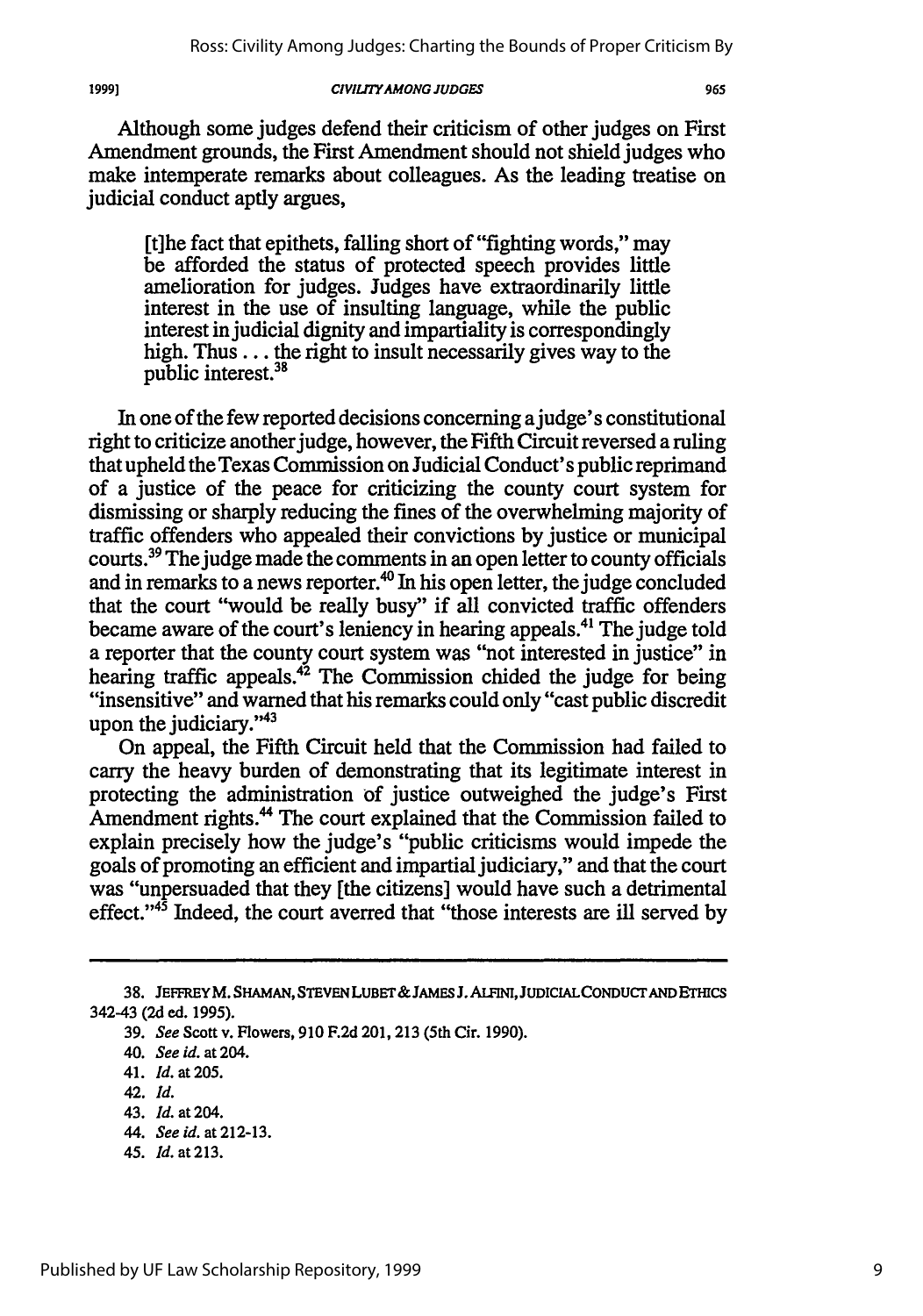#### *FLORIDA LAW REVIEW*

casting a cloak of secrecy around the operations of the courts, and that **by** bringing to light an alleged unfairness in the judicial system, [the justice of the peace] in fact furthered the very goals that the Commission wishes to promote."<sup>46</sup>

In some of the other reported decisions concerning criticism by judges of other judges, courts have tended to exhibit a similarly remarkable reluctance to impose sanctions for harsh comments that judges have made about fellow judges.47 For example, the Supreme Court of Tennessee reversed a finding of the Court of the Judiciary that derogatory remarks made **by** a county criminal court judge about the county juvenile court and its non-lawyer judge constituted a violation of provisions of the Tennessee Code of Judicial Conduct requiring a judge to be impartial and courteous.<sup>48</sup>

The judge made the remarks at two separate habeas corpus proceedings brought **by** men who were incarcerated for failure to pay child support. The habeas corpus proceedings were among eight hearings at which the judge expressed frustration about what the state supreme court described as the "state of the Juvenile Court's records, its use of rubber stamp to sign orders, including those mandating incarceration, [its] ineffectiveness in informing defendants of their constitutional rights, and what he perceived to be the Juvenile Court's practice of imposing indefinite incarceration on those who did not pay child support."<sup>49</sup> The judge's remarks included statements that "we have a non-attorney in here that is fouling up the works **by** some garbage that has no business coming out of a court of law," and he needed to provide guidance to "this person who is masquerading as a judge down there."<sup>50</sup>

49. *Id.* at **806.**

**50.** *Id.* at 804. **The** following are remarks that the Court of the Judiciary found to be violative of the Code: **(1)** 'Twenty-seven years [the approximate length of the juvenile judge's tenure] is long enough for somebody to get their act together down there." *Id.* at **802.** (2) "Maybe we wouldn't have this mess here if juvenile court would act like a juvenile court and deal with some juvenile matters." *Id.* at **803. (3)** "Now I'm going to put a foot deep up somebody's behind if we don't get this thing turned around and corrected the way it is supposed to be done because that process down there is disgusting to a trained lawyer who practices criminal law." *Id.* at 804. (4) **'They** are pretty scrupulous about dealing with people's rights around here, except one place." *Id.* **(5)** "[The judge believed he needed to do what he could to] protect the citizens from the mess they got into **by**

**<sup>46.</sup>** *Id.*

**<sup>47.</sup>** *See, e.g.,* McCartney v. Commission on JudicialQualification, **526 P.2d 268** (Cal. 1974); *In re* Brown, **879 S.W.2d 801** (Tenn. 1994).

<sup>48.</sup> *See In re Brown,* **879 S.W.2d** at **807.** The Court of the Judiciary found that the judge had violated Canon **2A,** which provides that "[a] judge should respect and comply with the law and should conduct himself at all times in a manner that promotes public confidence in the integrity and impartiality of the judiciary," and Canon **3A(3),** which provides that "[a] judge should be patient, dignified, and courteous to litigants, jurors, witnesses, lawyers, and others with whom he deals in his official capacity, and should require similar conduct of lawyers, and of his staff, court officials, and others subject to his direction." *Id.* at **802.**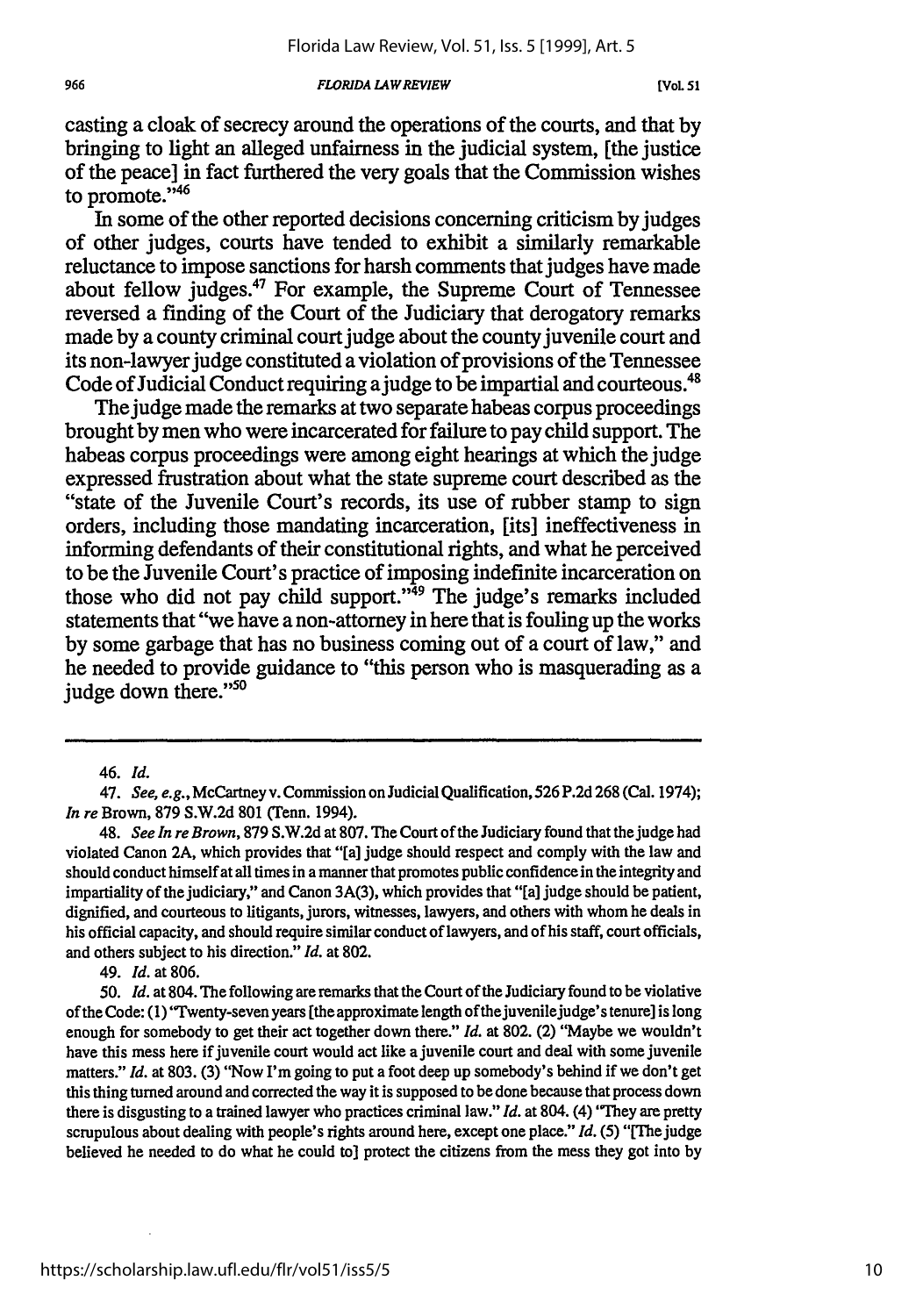#### *CIVILITYAMONG JUDGES*

967

The court reasoned that "[w]hile much of the appellant's language was harsh and some remarks were crude, his statements were not directed at Judge Turner personally, except to the extent that the structure and procedures under review were made necessary **by** the fact that Judge Turner is not a lawyer."<sup>51</sup> Accordingly, the court concluded that "the comments found offensive were directed at the perceived inadequacies and improprieties in the structure and operation of the Juvenile Court system, which are appropriate subjects for criticism."<sup>52</sup>

In another case, the Supreme Court of California held that a judge could not be disciplined for challenging

the transfer of a preliminary hearing on a murder case that was about to commence in his courtroom **by** calling a recess, taking court personnel and counsel to the presiding judge's chambers and there, in the presence of court personnel and counsel, angrily demanding an explanation from the presiding judge.<sup>53</sup>

Although the court deplored this conduct as "repugnant to the venerable tradition that judges share the bench as brethren in a spirit of mutual respect and courtesy" and believed that "[t]he disrespectful confrontation with the presiding judge was surely an uncalled-for embarrassment to the latter, and most certainly appeared injudicious to the observing court personnel and lawyers," the court found "no showing that *public* esteem for thejudicial office was substantially impaired **by** that apparently isolated incident."<sup>54</sup>

In other cases, however, courts have taken a harsher view of the propriety of criticism of judges of fellow judges. For example, the Supreme Court of Wisconsin in **1989** suspended a state trial judge from office for two years on account of his incivility toward litigants, witnesses, and other courts.55 In hearing a motion for a new trial on the ground that the rule requiring suppression of illegally or improperly seized evidence had been violated, the judge declared that:

54. *Id.* at 284 (emphasis in original).

grandfathering somebody down there to play honorary judge." *Id.* **(6)** *"[The* people] don't have a real live judge [in juvenile court.]" *Id.* **(7)** "[Lawyers should provide] guidance of this person with the infirmity down there, so we can stumble along, paying another half million a year because he is an honorary judge, and we don't get what we're supposed to get but we'll get what we can out of this." *Id.* at **805.**

**<sup>51.</sup>** *Id.* at **806.**

**<sup>52.</sup>** *Id.*

**<sup>53.</sup>** McCartney v. Commission on Judicial Qualifications, **526 P.2d 268, 280** (Cal. 1974).

*<sup>55.</sup> See* Disciplinary Proceedings Against Gorenstein, 434 **N.W.2d 603, 609** (Wis. **1989).**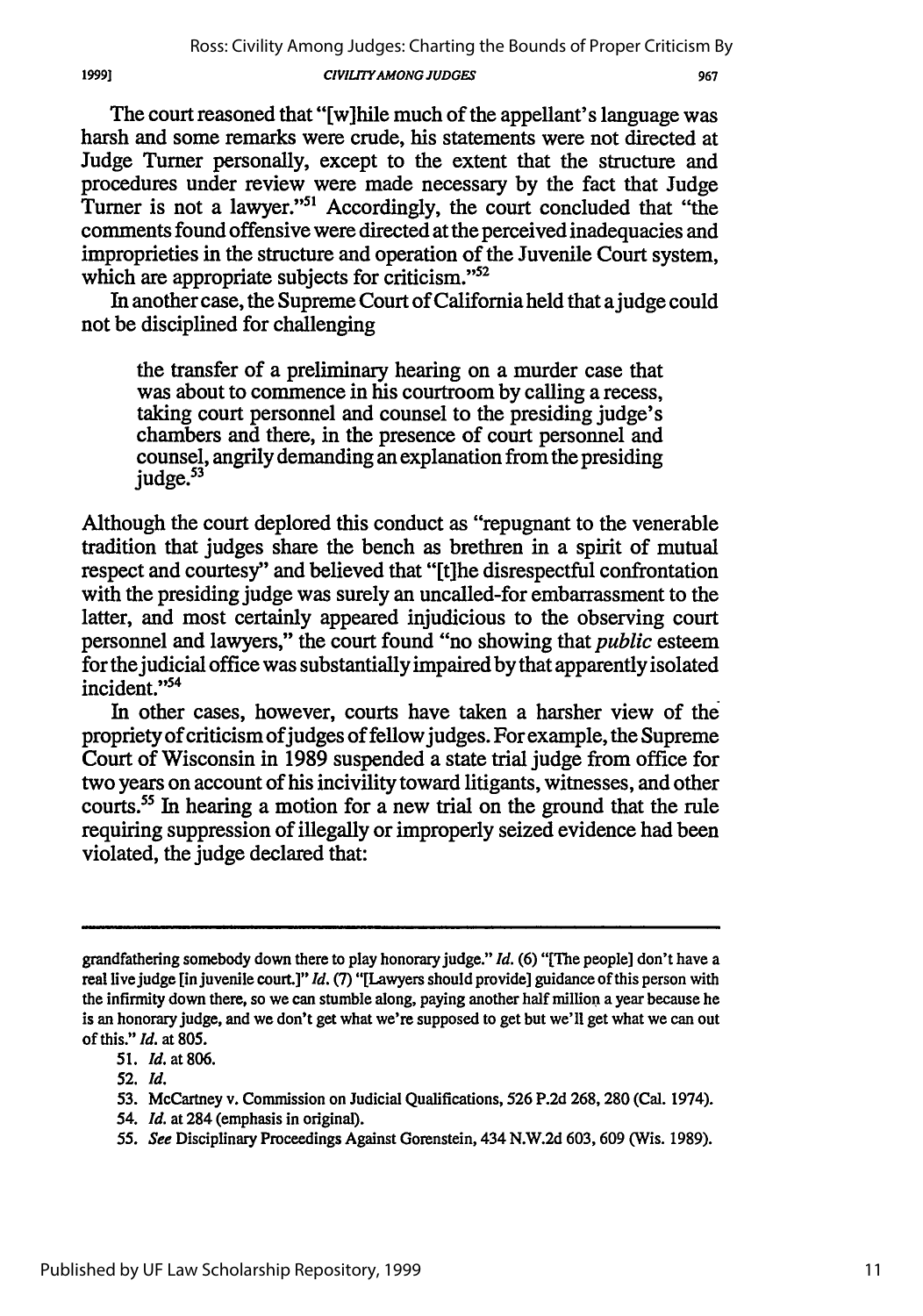*[Vol. 51*

The suppression rule must be changed; and I am talking to the hypocrites in the Appellate Court and the Supreme Court, because I have seen the decisions that have come down. They bend the rules until they almost break them, then they bend the law.... And to argue all this stuff frankly--if the boys upstairs [referring to the Court of Appeals] don't like it and if the boys and girls in Madison [referring to the Supreme Court] don't like it, if they have got the guts to reverse this case on a lot of technical things, let them do it, and I will run against the first judge that reverses this case.<sup>56</sup>

The court did not specifically discuss the weight that it accorded to this remark in suspending the judge, but the court's opinion suggests that the judge's suspension was based primarily upon his rudeness to parties who were before him and his failure to modify his behavior after an earlier private admonition.<sup>57</sup> It is unlikely that the judge's discourtesy toward the higher courts of Wisconsin alone would have resulted in a disciplinary proceeding, much less a suspension.

In another case, the Supreme Court of Georgia suspended a trial judge for thirty days partly because he had used derogatory language toward the judge from the bench in revoking an order of the presiding judge. The suspended judge went to the judge's office "and berated and abused him with vulgar and obscene language which was heard by several other persons."58

Harsh comments by judges about their colleagues are probably more common than the dearth of reported opinions might suggest. Disciplinary authorities are naturally loath to commence proceedings against every judge who makes an improper comment about a fellow judge, even if such comments technically could justify sanctions. Disciplinary authorities probably lack time to adjudicate all such matters, especially if to do so would mire them in a morass of relative trivialities. Furthermore, a judge with an otherwise good record should not suffer public humiliation for every minor lapse of civility. Moreover, judges no doubt make many comments about other judges that may not actually justify any sanction, but which clearly are ill-advised. Incivility itself is not necessarily a breach of the Code of Judicial Conduct. The paucity of cases in which judges are disciplined for making improper comments about fellow judges, however,

*<sup>56.</sup> Id.* at 606.

*<sup>57.</sup> See id.* at 609.

<sup>58.</sup> *In re* Broome, 264 S.E.2d 656, 656 (Ga. 1980). The decision does not provide more details about the circumstances surrounding the incidents or the precise language that the judge used. The judge also was suspended because he had presided in several cases in which his son-inlaw had served as counsel. *See id.*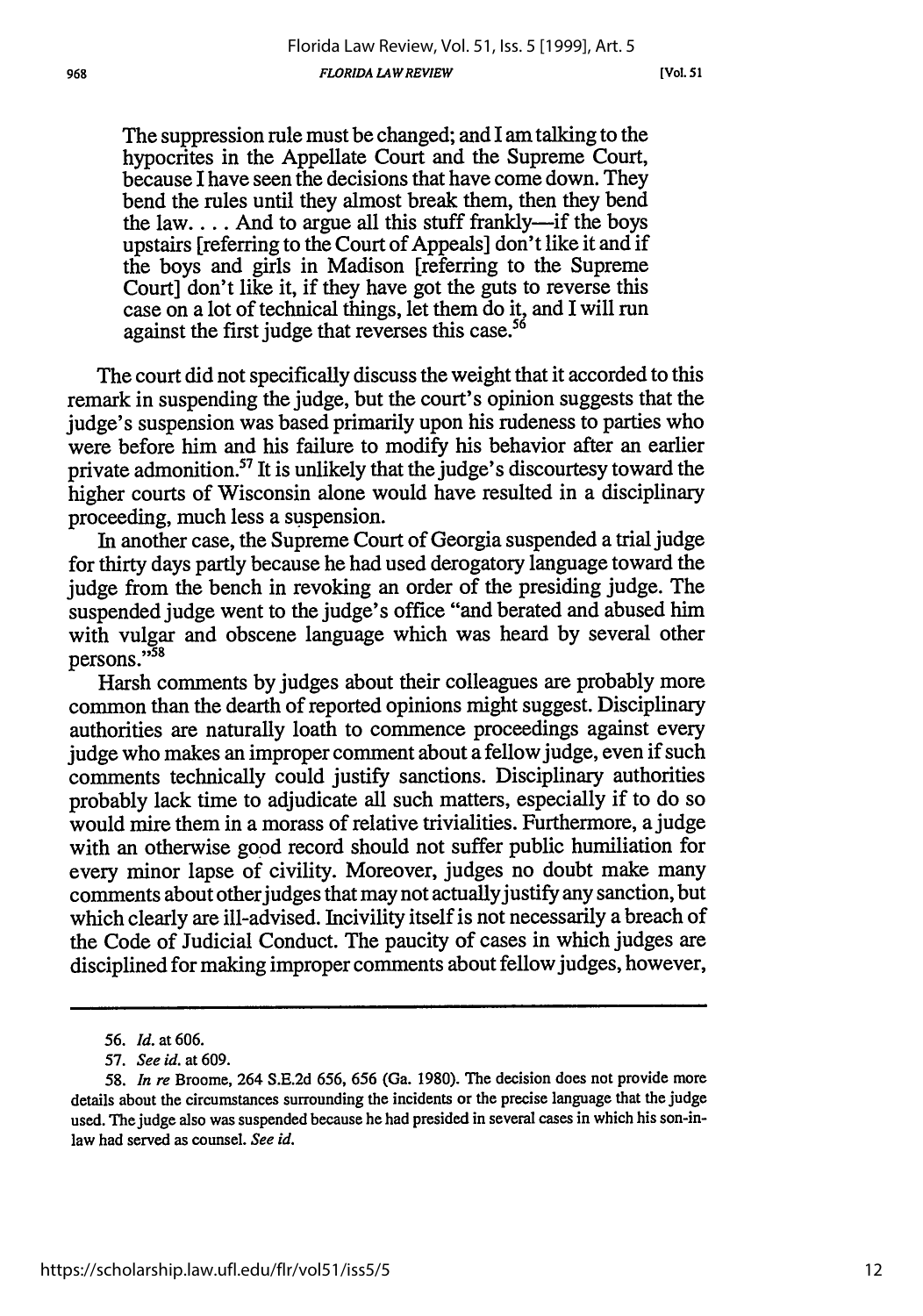does not mean that judges should feel free to derogate their colleagues with impunity. As in every other matter of judicial conduct, judicial civility should be guided by common sense and self-control.

## IV. CRITICISMS OF **COURTS** THAT ARE NOT DIRECTED **AT** PARTICULAR **JUDGES**

Judges sometimes make comments that are critical of their own courts or other courts without directing comments at individual judges. There are a number of notable historical examples of judges who have criticized the judicial process. During the early twentieth century, for example, Chief Justice Walter Clark of North Carolina tirelessly castigated the federal courts for their hostility toward social and economic reform legislation.<sup>59</sup> In countless articles and speeches, Clark condemned activist judges and called for limitations on the power of the federal judiciary.<sup>60</sup> Although Clark was robust in his criticisms, he generally avoided ad hominem attacks on individual judges. Despite the widespread criticism of the courts during the Progressive Era, Clark was the only prominent judge who regularly made public criticisms about judicial activism.<sup>61</sup>

Judges were not nearly so reticent when federal court decisions reemerged as a source of public controversy on a different point on the political spectrum when the Warren Court expanded the scope of personal liberties during the 1950s and 1960s. Several prominent jurists were vocal in their public derogation of the Supreme Court. Judicial criticism reached a high water mark in 1958, when the Conference of Chief Justices issued a long report deploring various Supreme Court decisions and the general activism of the Warren Court.<sup>62</sup> The report, which was adopted by a vote of thirty-six to eight, with two chief justices abstaining and four not present, urged "the desirability of self-restraint on the part of the Supreme Court in the exercise of the vast powers committed to it."63 The report inspired much criticism from commentators who believed that judges should not criticize other judges. The *New Jersey Law Journal,* for example, warned that the resolution set a "dangerous precedent" because it broke the ancient tradition that barred judges from criticizing the decisions of higher courts.<sup>64</sup>

Criticism of the courts by judges has continued in our own day. For

**62.** *See The Constitutional Principle of Judicial Self-Control,* 43 MASS. **L.Q. 77 (1958).** 63. *Id.* at 84.

<sup>59.</sup> *See* William G. Ross, *Walter Clark of North Carolina: Antagonist of the Federal Judiciary,* 3 **J.** of **S. LEGAL HIST. 1 (1994).**

<sup>60.</sup> *See id.*

**<sup>61.</sup>** *See* **WILLIAM G. ROSS, A MUTED FURY: POPULISTS, PROGRESSIVES AND LABOR UNIONS** CONFRONT **THE** COURTS **1890-1937** (1994).

<sup>64.</sup> *An Unprecedented Report and Resolution,* **N.J. L.J.,** Sept. 11, 1958, at 4.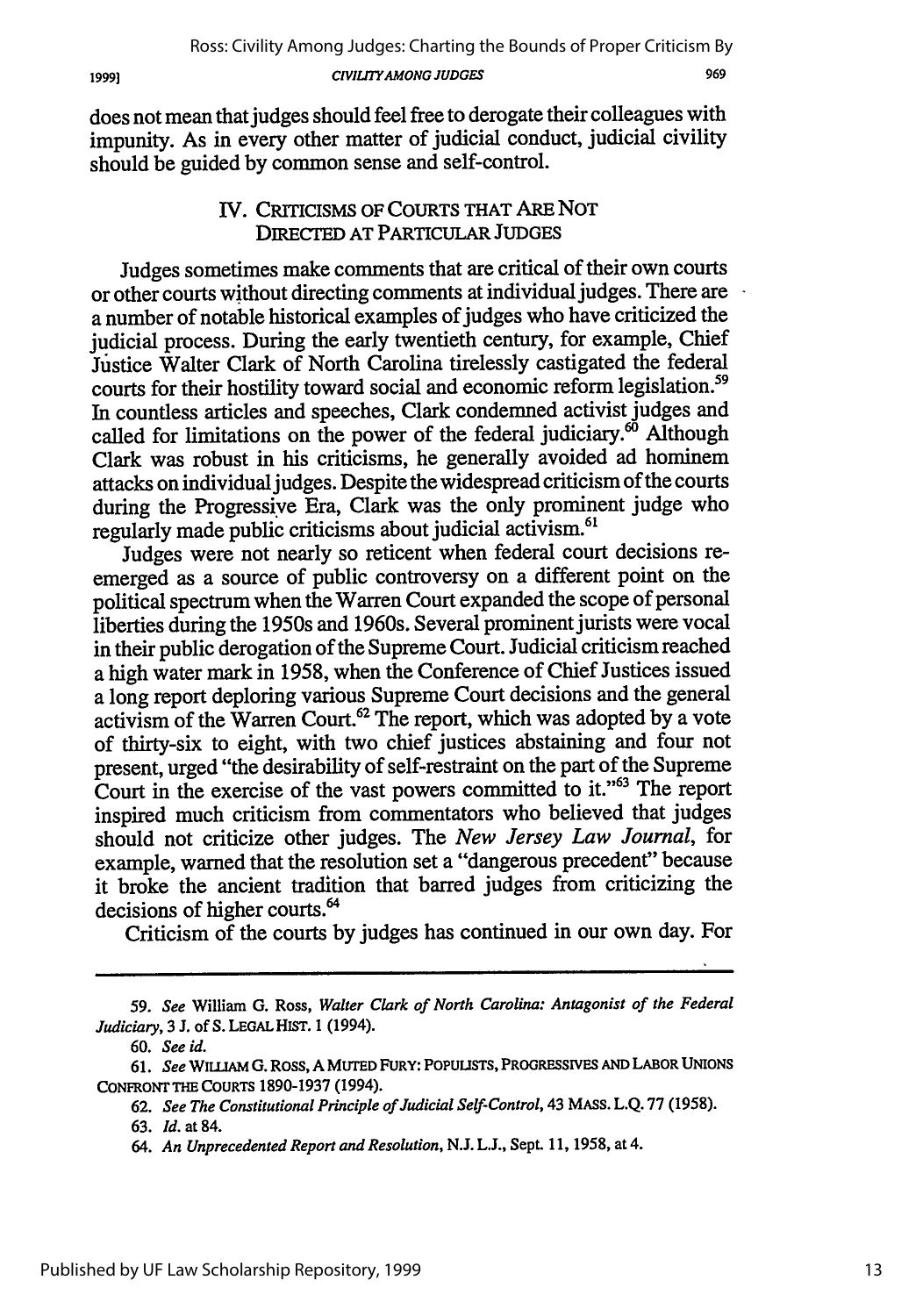example, a New York criminal court judge has boasted that he warns his students at Columbia Law School that "[t]he court of appeals is in session; we are all in danger," and has stated in a book that the New York Court of Appeals is "a lottery."<sup>65</sup>

More recently, in 1998, Phil Hardberger, the Chief Justice of the Texas Court of Appeals for the Fourth District, published a 142-page law review article alleging that the Texas Supreme Court had unduly interfered with the proper roles of juries by circumventing juries in a decade-long line of decisions that favored large businesses and the government at the expense of individuals.66

At the start of his article, Chief Justice Hardberger stated that various members of the present court were elected with the support of business interests which had sought to place "conservative, activist judges" on the state supreme court.<sup>67</sup> Chief Justice Hardberger concluded that while "no<br>one would contend that all of these [pro-defendant] cases were decided 'wrongly,' the appearance of bias leads one to the conclusion that the current Court favors its judgment over that of [the] jury."<sup>68</sup> Similarly, he contended "the Phillips/Hecht Court has ignored, trivialized, or written around jury verdicts<sup>"69</sup> and that the court's decisions have therefore interfered with the need for the predictability in the law that is promoted when judges refrain from interfering with jury verdicts with which they disagree.<sup>70</sup> Although Chief Justice Hardberger acknowledged that some recent decisions have demonstrated more deference to jury verdicts for plaintiffs, he intimated that these decisions may have been motivated by efforts to generate support in upcoming judicial elections.<sup>71</sup>

In contrast to critical comments about fellow judges, which are virtually never proper, critical remarks about the judicial system or particular courts may be appropriate if they are temperate and are intended to be made in a constructive manner. While judges can make constructive contributions toward the discipline or reform only through private channels, judges can sometimes have a positive impact on reform of the judicial process by publicly criticizing that process. Judges may lend credibility and legitimacy to arguments for judicial reform that might seem ill-informed or naive coming only from other sources. It is this very potency of judicial speech,

71. *See id.*

<sup>65.</sup> Monroe H. Freedman, *The Threat to Judicial Independence By Criticism of Judges-A Proposed Solution to the Real Problem,* 25 HOFSTRA L. REv. 729,732 (1997) (citing HAROLD J. ROTHwAX, GUILTY: THE COLLAPSE OF CRIMINAL JUSTICE 31 **(1996)).**

<sup>66.</sup> *See* Phil Hardberger, *Juries Under Siege,* 30 **ST.** MARY's L. J. 1 (1998).

<sup>67.</sup> *Id.* at 3.

<sup>68.</sup> *Id.* at 7-8.

<sup>69.</sup> *Id.* at 141.

<sup>70.</sup> *See id. at* 142.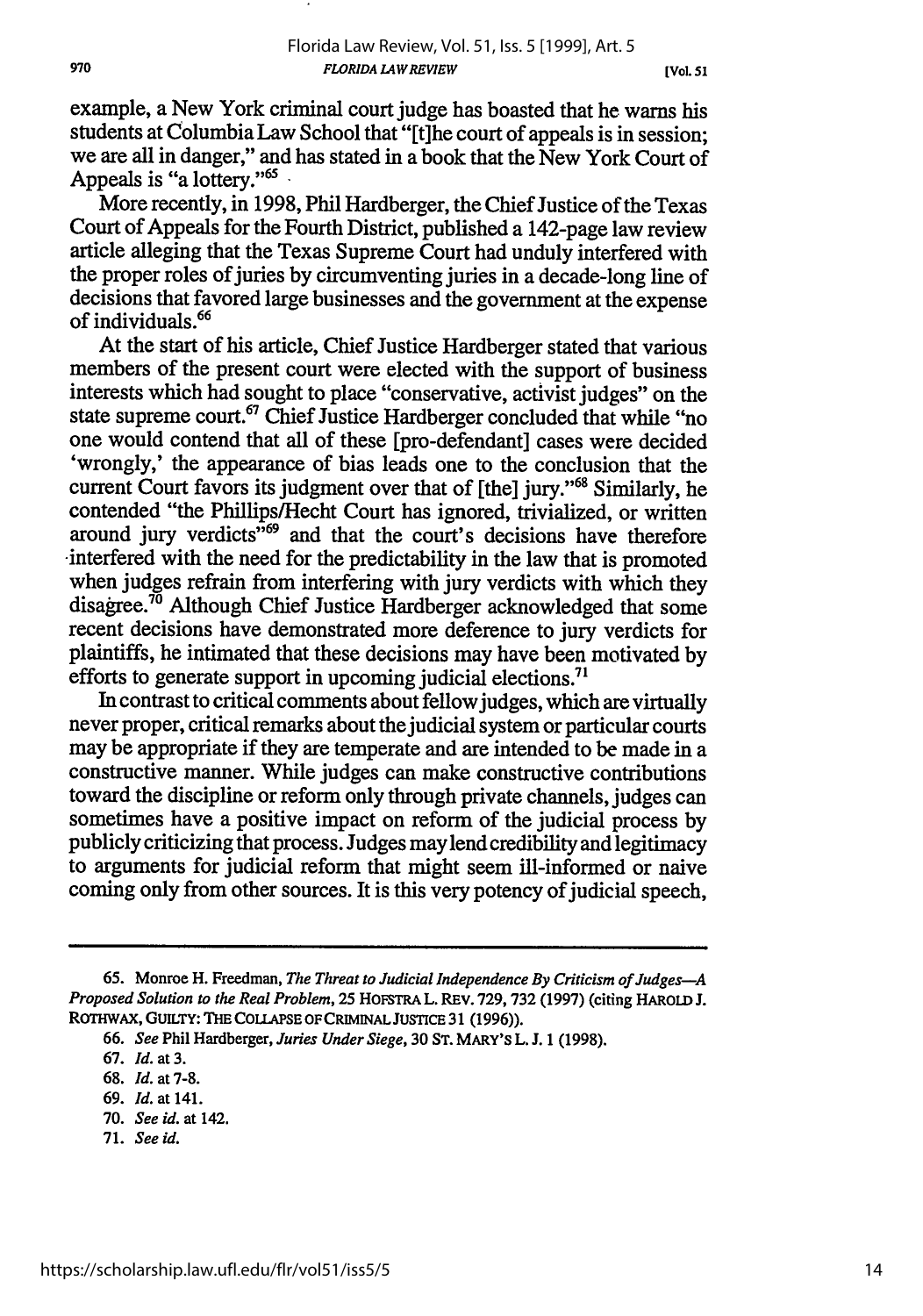however, that should make judges hesitant to speak at all about such issues and inspire the greatest of circumspection when they finally decide to comment. If a judge cannot make any contribution to public discourse that lawyers, journalists, law professors and other citizens cannot make, it is better for the judge to remain silent. Moreover, a judge, like any critic, should not speak unless he or she is fully informed about the issues. A judge therefore should be particularly hesitant to criticize particular decisions of other courts unless he or she has studied the written opinions carefully and is fully conversant with the underlying facts and circumstances of the case.

19991

These criteria suggest that Chief Justice Hardberger's extensive criticisms of the Texas Supreme Court in his recent law review article were not clearly inappropriate. As the chief judge of an intermediate court in Texas, Chief Justice Hardberger was obviously well qualified to comment upon the decisions of the Texas Supreme Court, and his lengthy law review article-which contained 933 footnotes-provided a scholarly and painstaking analysis of the decisions which he criticized. Moreover, no legal scholar had undertaken the same task of exhaustively reviewing the Texas Supreme Court's decisions from Hardberger's perspective, and there is no particular reason to suppose that anyone else would have undertaken this arduous task. Furthermore, Chief Justice Hardberger generally refrained from histrionic rhetoric and personal aspersions against individual judges. Although his disapproval of the court's decisions permeates the article, Chief Justice Hardberger generally allowed the court's decisions to speak for themselves. Finally, since the article concerned public issues about which Chief Justice Hardberger apparently felt a compelling need to speak out, one could argue that he had a duty to the people of Texas to sound an alarm about what he seems to have regarded as the misguided direction of their state supreme court.

Chief Justice Hardberger's article nevertheless raises troubling issues because it suggests that the political predilections of a majority of judges of the Texas Supreme Court have inspired decisions which have usurped traditional jury functions. Judges who are tempted to criticizes courts should think very carefully before attempting to emulate Chief Justice Hardberger, especially if they lack his temperance and scholarship.

## V. PRIVATE COMMENTS BY JUDGES ABouT FELLOW JUDGES

Although a judge should feel somewhat more free to make critical comments about other judges in private, a judge should attempt to be temperate even in private, particularly if he or she is addressing persons whose opinion of the integrity of a particular judge or the integrity of the judicial system would be adversely affected by the judge's criticisms. The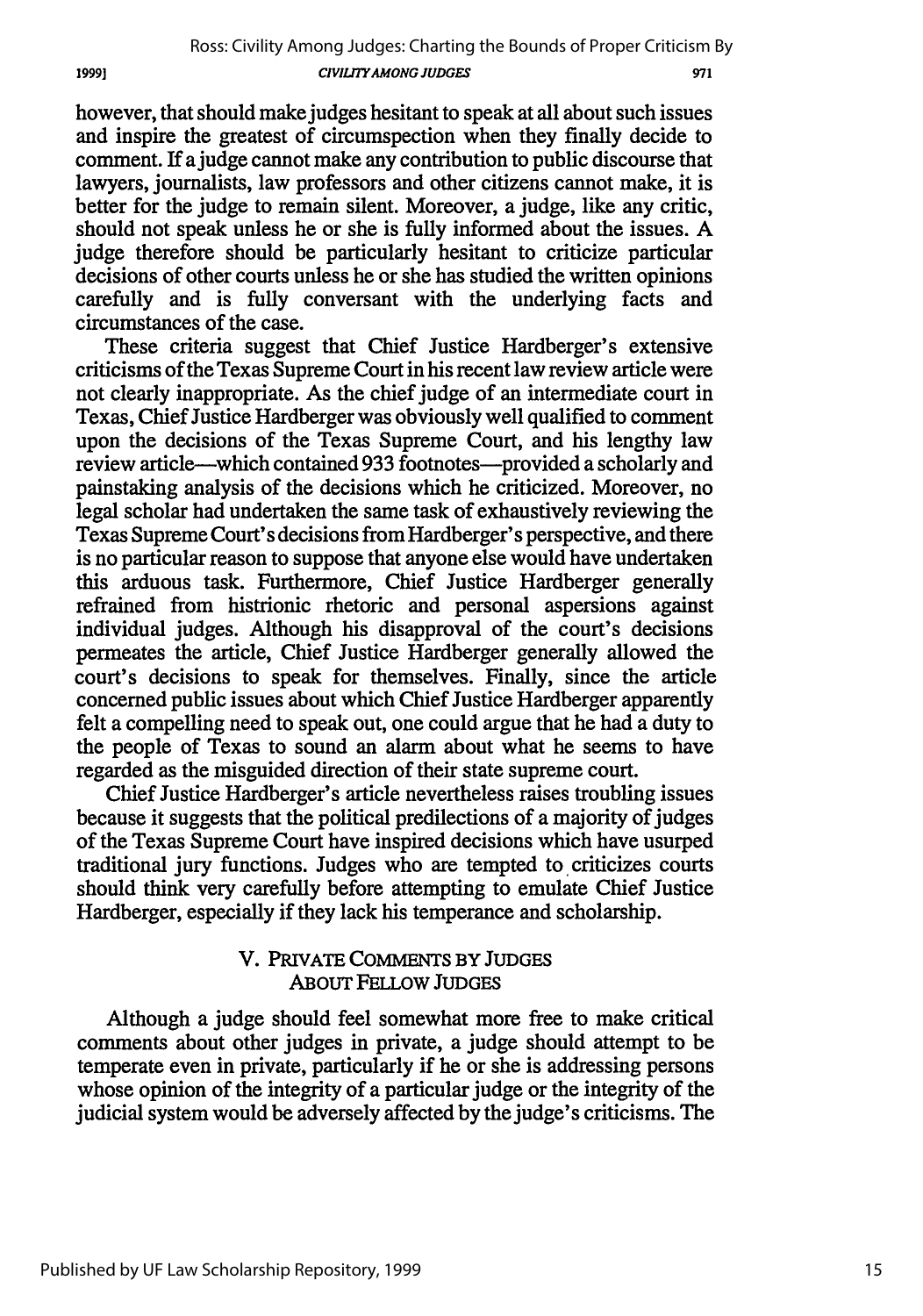same concerns expressed in the previous two sections are relevant to private remarks, except that the potential for harm may be less because the audience is smaller, and such comments are less likely to be reported in the news media.

## **VI. CIVILITY CODES**

In response to growing concern about the lack of courtesy among members of the legal profession, approximately half of the states have adopted civility codes, some of which include sections that apply to judges' relations with other judges. In the preamble to its newly promulgated standards for the professional conduct of lawyers and judges, the West Virginia State Bar explains that

[s]ociety at this time seems to be accepting a fundamental loss of common courtesy as a trend that accompanies the fastpaced existence most Americans now live. Perhaps instant communication, in which more information needs to be assimilated more rapidly, has rendered thoughtfulness nearly impossible. Perhaps it is simply the cynicism inherent in a society that values winning at all costs. It is appropriate for judges and lawyers to revive valuable traditions that may be  $lost.<sup>72</sup>$ 

The Seventh Circuit has adopted the following civility code under the heading of "Judges' Duties to Each Other:"

- 1. We will be courteous, respectful, and civil in opinions, ever mindful that a position articulated by another judge is the result of that judge's earnest effort to interpret the law and the facts correctly.
- 2. In all written and oral communications, we will abstain from disparaging personal remarks or criticisms, or sarcastic or demeaning comments about another judge.
- 3. We will endeavor to work with other judges in an effort to foster a spirit of cooperation in our mutual goal of enhancing the administration of justice.<sup>73</sup>

State civility codes for judges tend to be very similar to the Seventh Circuit's Code.74 Some of the codes contain additional provisions. For

<sup>72.</sup> *Standards of Professional Conduct,* W. VA. LAWYER, Jan. 1997, at 12 [hereinafter *Standards].*

<sup>73.</sup> *Final Report of the Committee on Civility of the Seventh Federal Judicial Circuit,* 143 F.R.D. 441,452 (7th Cir. 1992).

<sup>74.</sup> *See, e.g., Iowa Standards for Professional Conduct, available in* 1996 WL 260622;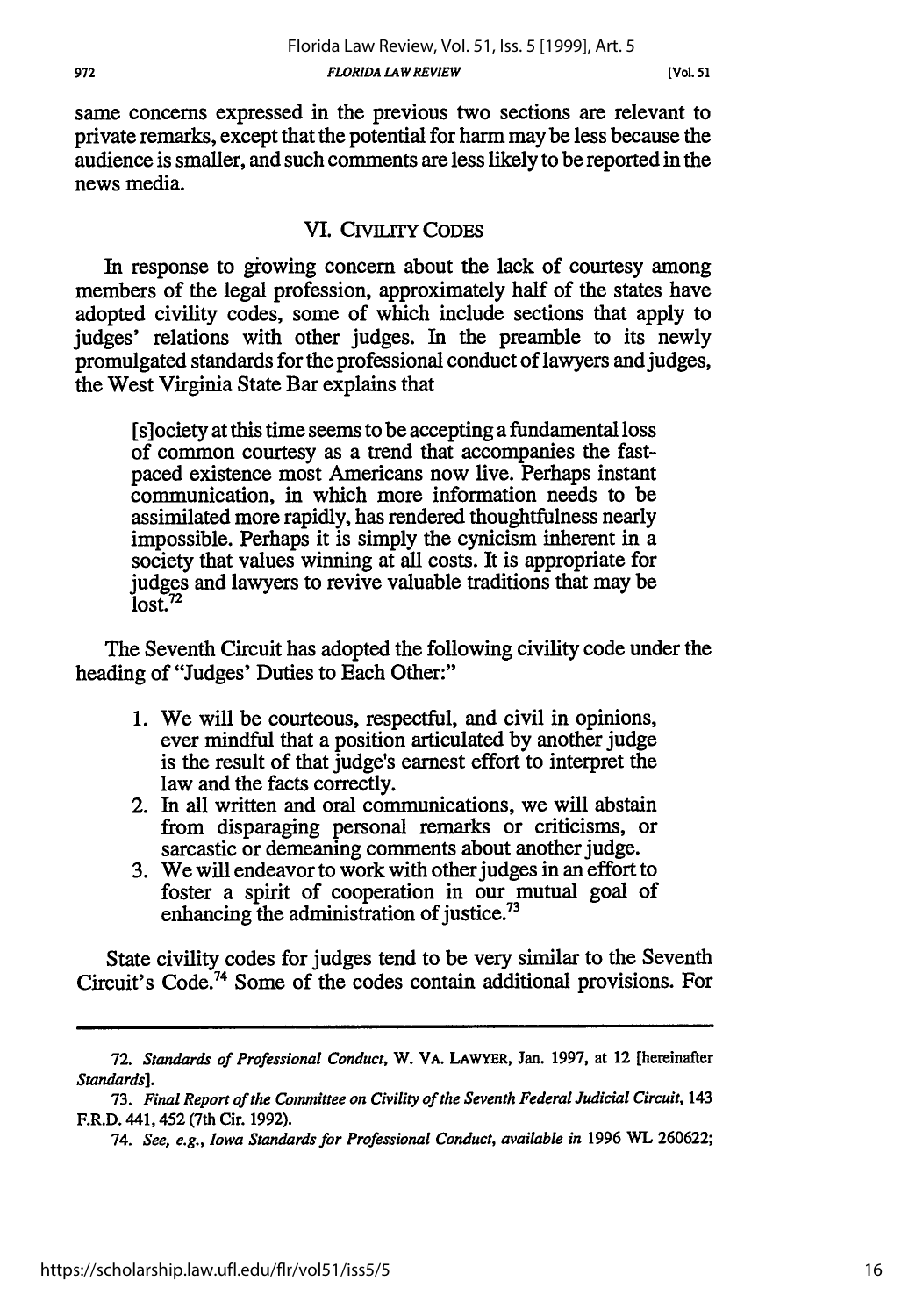973

**CIVIIrYAMONG JUDGES**

example, West Virginia's *Code of Professional Conduct* states that "[a] judge should endeavor to work with other judges to resolve scheduling disputes utilizing the Rules of Court Scheduling Conflicts."<sup>75</sup>

The civility codes have inspired widespread commentary that is beyond the scope of this Essay. Many commentators have questioned their effectiveness,<sup>76</sup> and such codes clearly are no panacea, for they carry no specific sanctions and they are vague about what actually constitutes proper behavior. Moreover, a judge should not need to be told that he should treat other judges with respect. But such codes are better than nothing, and they at least provide a reminder that lack of civility is unworthy of a judge.

#### VII. CONCLUSION

Judges should generally refrain from public or private criticisms of other judges or their decisions. Such restraint is consistent with the general need for circumspection and restraint that judges should exercise in extrajudicial speech. $\vec{r}$  Judges should try to minimize acerbic comments about their fellow judges in their written opinions since such comments are generally superfluous, adding little or nothing to the usefulness of the opinion. Judges should confine their criticism of the abilities or character of fellow judges to private judicial disciplinary channels, for public aspersions bring both the target of the criticism and the critic into disrepute and help to undermine faith in the judicial system. Public criticisms of the judicial system generally have value only when the judge is in a position to make a unique contribution to public discourse. Any private or public remarks by a judge about a fellow judge or about the judicial system should be made with the objectivity, balance, and civility that is worthy of the temperament that is expected of a judge.

Standards for Professional Conduct within the Rhode Island Judicial System, published at *President's Message,* R.I. BAR J., May 1996, at 10; *Standards, supra* note 72, at 12.

<sup>75.</sup> *Standards, supra* note 72, at 12.

<sup>76.</sup> *See, e.g.,* Mark Neal Aaronson, *Be Just to One Another: Preliminary Thoughts on Civility, Moral Character, and Professionalism,* **8** ST. THOMAS L. REV. 113, 113-55 (1995); Amy R. Mashburn, *Professionalism as Class Ideology: Civility Codes and Bar Hierarchy,* 28 VAL U. L. REV. 657, 657-708 (1994); Brenda Smith, Note, *Civility Codes: The Newest Weapons in the "Civil" War Over ProperAttorney Conduct Regulations Miss Their Mark,* 24 U. DAYTONL. REV. 151, 151-85 (1998); cf. Marvin E. Aspen, *A Response to the Civility Naysayers,* 28 STETSON L. RsV. 253, 253-66 (1998).

<sup>77.</sup> *See* William G. Ross, *Extrajudicial Speech: Charting the Boundaries of Propriety,* 2 **GEO. J. oF** LEGAL ETHICS 589, 589-642 (1989).